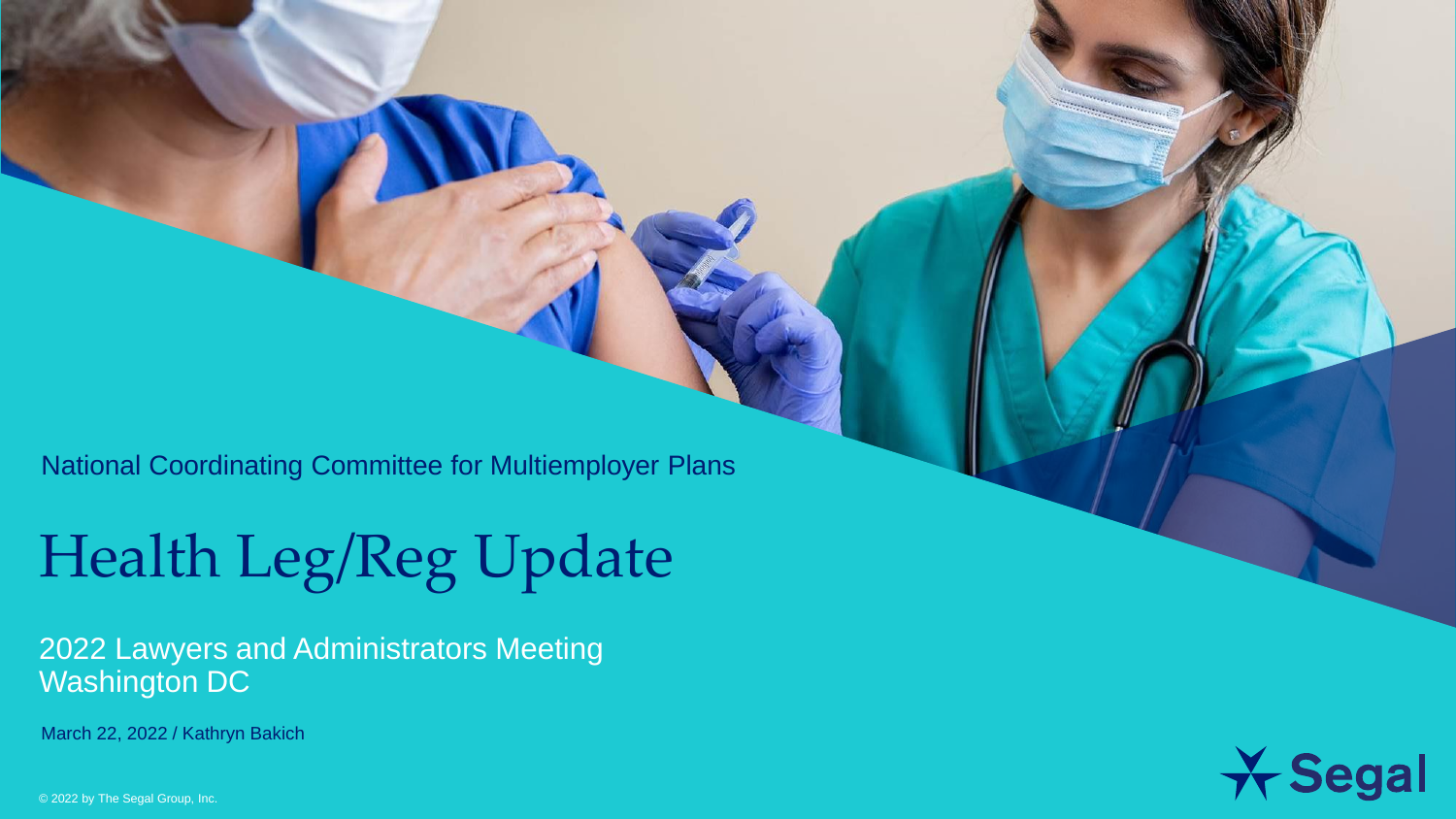

**COVID-19 Tests and Vaccines No Surprises Act Transparency Rule New Reporting Requirements**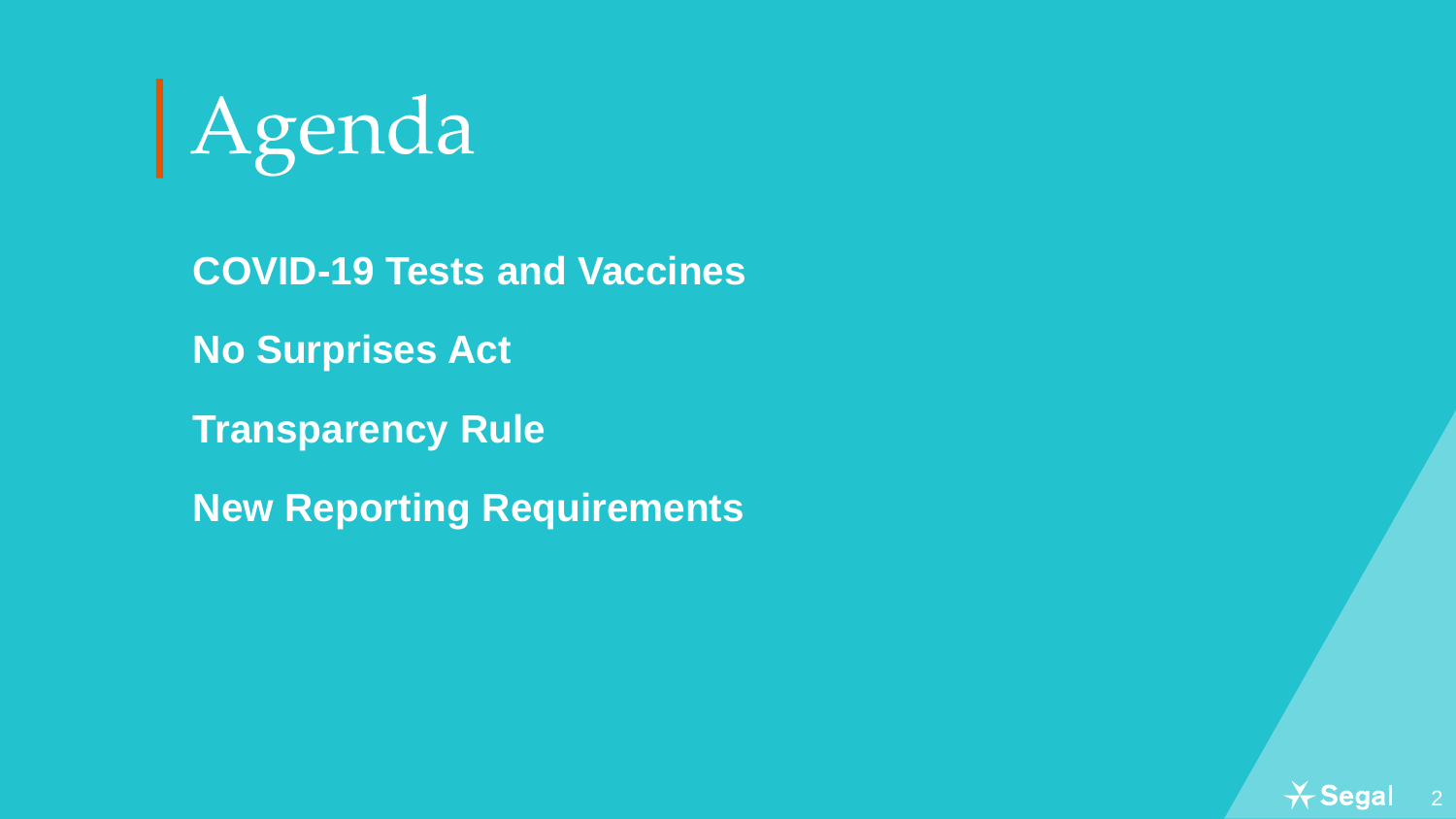## COVID-19 Tests and Vaccines

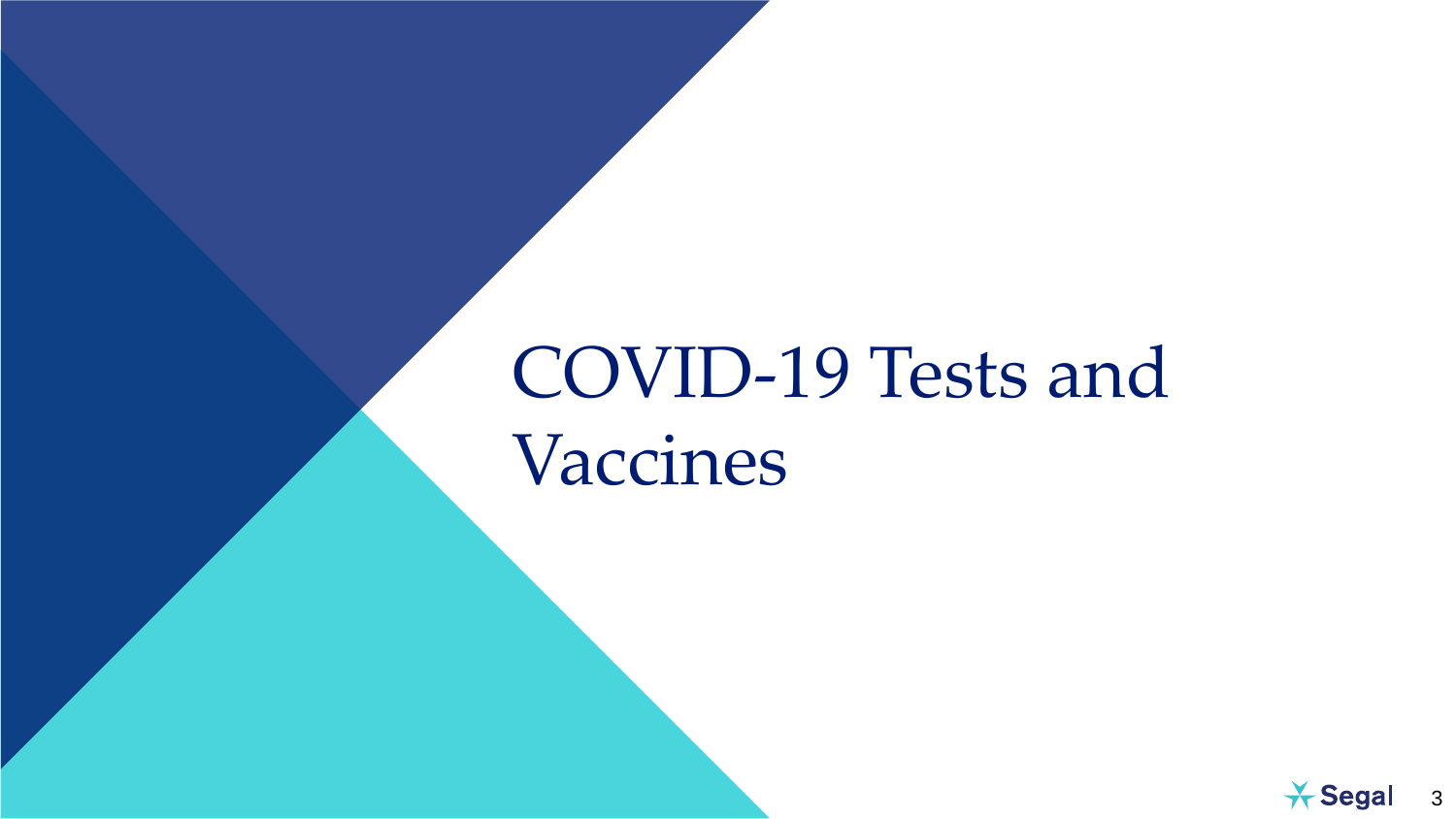### Group Health Plan Requirements to Reimburse COVID-19 Tests and Vaccines

| Items and Services relating to COVID-19 testing or diagnosis:<br>In-Vitro diagnostic tests that are                                                          |                                                                                     |                                                                                          |                                                                                |  |  |
|--------------------------------------------------------------------------------------------------------------------------------------------------------------|-------------------------------------------------------------------------------------|------------------------------------------------------------------------------------------|--------------------------------------------------------------------------------|--|--|
| 1.                                                                                                                                                           | Approved, cleared, or authorized by the FDA;                                        | Payable without cost-sharing, prior authorization, or medical<br>management requirements | March 18, 2020 through the Public Emergency Period<br>(FFCRA)                  |  |  |
| 2.                                                                                                                                                           | Developer has requested or intends to request<br>Emergency Use Authorization (EUA); | Includes serological tests that are used to detect antibodies<br>against the virus       | Most recent extension of PHE was January 14, 2022 for an<br>additional 90 days |  |  |
| 3.                                                                                                                                                           | Developed in and authorized by certain States; or                                   |                                                                                          |                                                                                |  |  |
| 4.                                                                                                                                                           | Other tests determined by HHS.                                                      |                                                                                          |                                                                                |  |  |
|                                                                                                                                                              |                                                                                     |                                                                                          |                                                                                |  |  |
| Items or services furnished during a provider "visit" that results<br>in an order for, or administration of, a COVID-10 diagnostic<br>test.                  |                                                                                     | Payable without cost-sharing, prior authorization, or medical<br>management requirements | March 18, 2020 through the Public Emergency Period<br>(FFCRA)                  |  |  |
| Payments to contracted/non-contracted providers                                                                                                              |                                                                                     | Pay the negotiated rate or cash price listed on the provider's<br>public website         | March 27, 2020 through the Public Emergency Period (CARES<br>Act)              |  |  |
| COVID-19 tests intended for at-home testing, when ordered by<br>an attending health care provider who has determined that the<br>test is medical appropriate |                                                                                     | Payable without cost-sharing, prior authorization, or medical<br>management requirements | June 2020 through January 14, 2022 (FAQ 43)                                    |  |  |

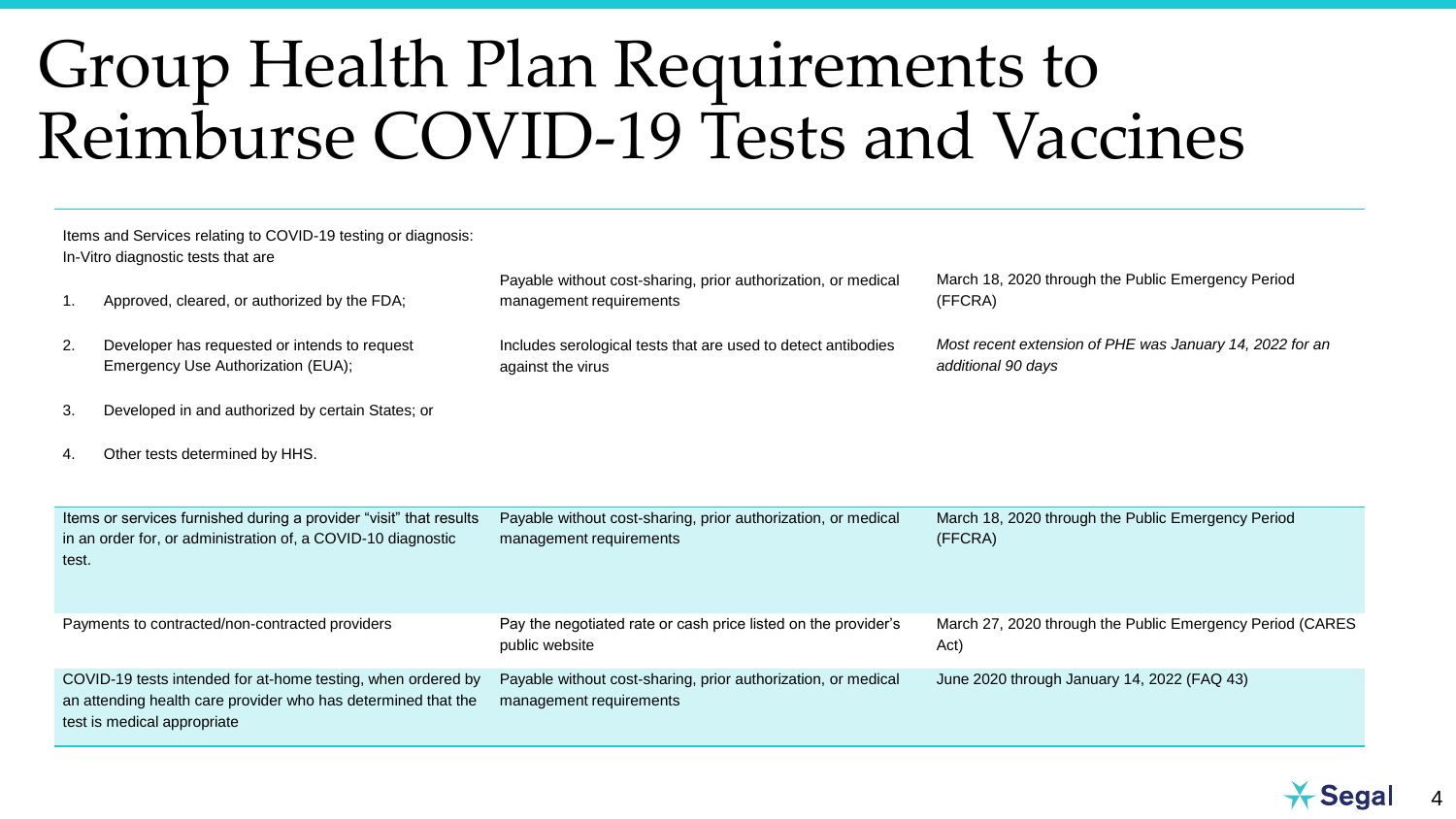### Group Health Plan Requirements to Reimburse COVID-19 Tests and Vaccines (2)

| Over-the-Counter (OTC) COVID-19 tests, including tests<br>obtained without the involvement of a health care provider;          | Payable without cost-sharing, prior authorization, or medical<br>management requirements;                                                                                                                                                                                                                           | January 15, 2022 through Public Emergency Period (FAQ 51,<br>52) |
|--------------------------------------------------------------------------------------------------------------------------------|---------------------------------------------------------------------------------------------------------------------------------------------------------------------------------------------------------------------------------------------------------------------------------------------------------------------|------------------------------------------------------------------|
| Test must be approved or authorized to be self-administered<br>and self-read without the involvement of a health care provider | Safe harbor permits limit to 8 tests per month per person                                                                                                                                                                                                                                                           |                                                                  |
|                                                                                                                                | Plans may not limit test reimbursement to only participating<br>providers.                                                                                                                                                                                                                                          |                                                                  |
|                                                                                                                                | Safe harbor permits plans that have a direct coverage<br>relationship through a participating pharmacy network and a<br>direct-to-consumer shipping program to limit reimbursement<br>for tests obtained from non-participating retailers to no less<br>than the actual price or \$12 per test, whichever is lower. |                                                                  |
| Testing, (including OTC tests) for employment purposes                                                                         | Not payable                                                                                                                                                                                                                                                                                                         | FAQ 44, FAQ 51                                                   |
| Section 213(d) medical expenses include OTC COVID-19<br>tests, masks, hand sanitizers, wipes, and PPE                          | Payable from FSA, HRA, HAS; However, an individual cannot<br>be reimbursed more than once for the same expense                                                                                                                                                                                                      | IRS Guidance, FAQ 52                                             |

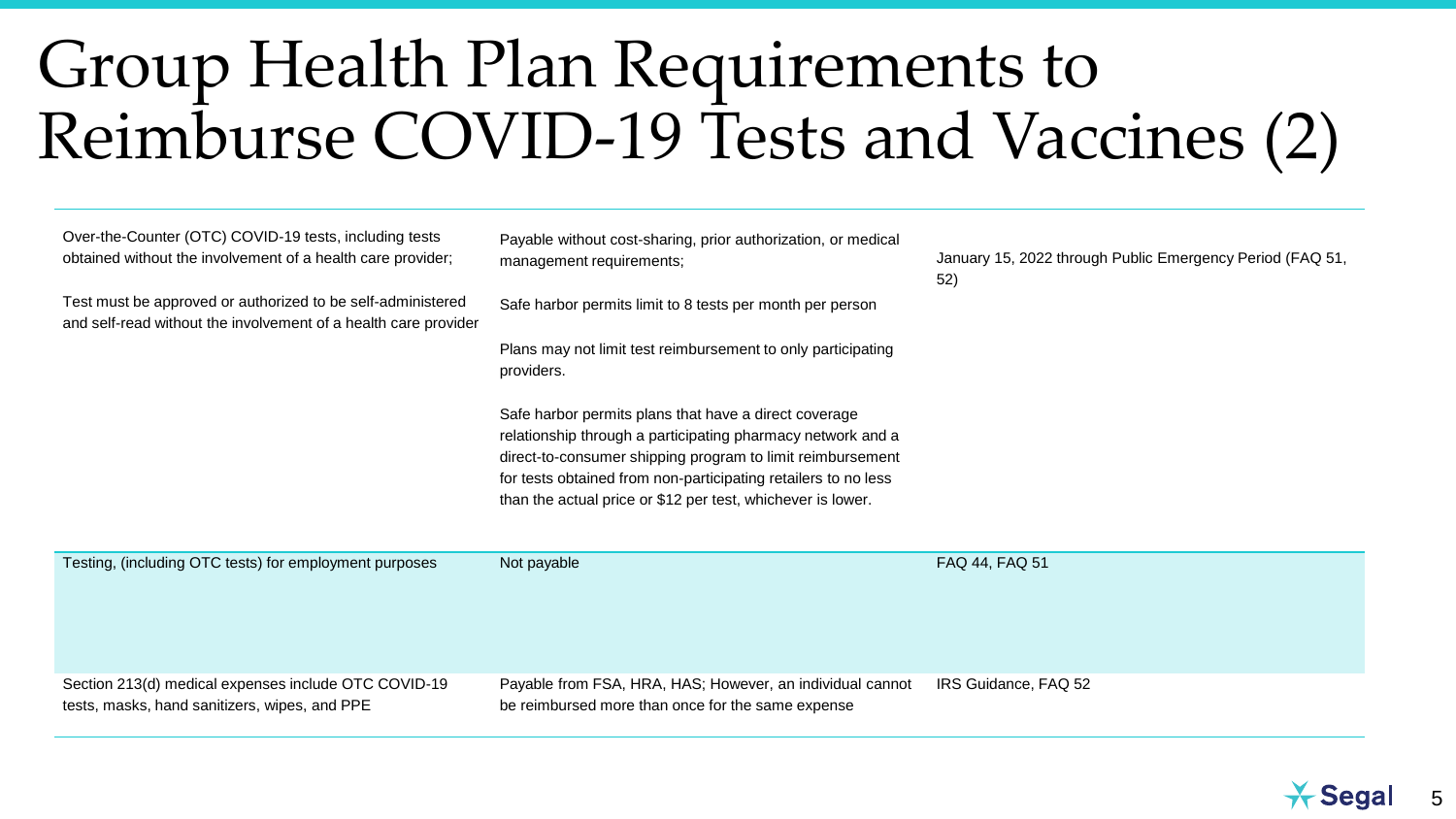### Group Health Plan Requirements to Reimburse COVID-19 Tests and Vaccines (3)

**Vaccines and Treatment**

| COVID-19-related preventive services recommended by the<br>USPSTF or the ACIP must be covered by non-grandfathered<br>group health plans within 15 business days after any such<br>recommendation is made. | Non-GF plans must pay at negotiated rate or reasonable<br>amount (Medicare rates are reasonable) | ACA requires coverage of vaccines in-network; CARES Act<br>requires coverage OON through the Public Emergency Period |
|------------------------------------------------------------------------------------------------------------------------------------------------------------------------------------------------------------|--------------------------------------------------------------------------------------------------|----------------------------------------------------------------------------------------------------------------------|
| Later guidance clarified that plans are required to cover any<br>COVID-19 vaccine authorized under an EUA or BLA<br>immediately upon being approved                                                        |                                                                                                  |                                                                                                                      |
|                                                                                                                                                                                                            | There is no federal requirement to cover treatment                                               | <b>NA</b>                                                                                                            |
| Treatment for COVID-19                                                                                                                                                                                     |                                                                                                  |                                                                                                                      |

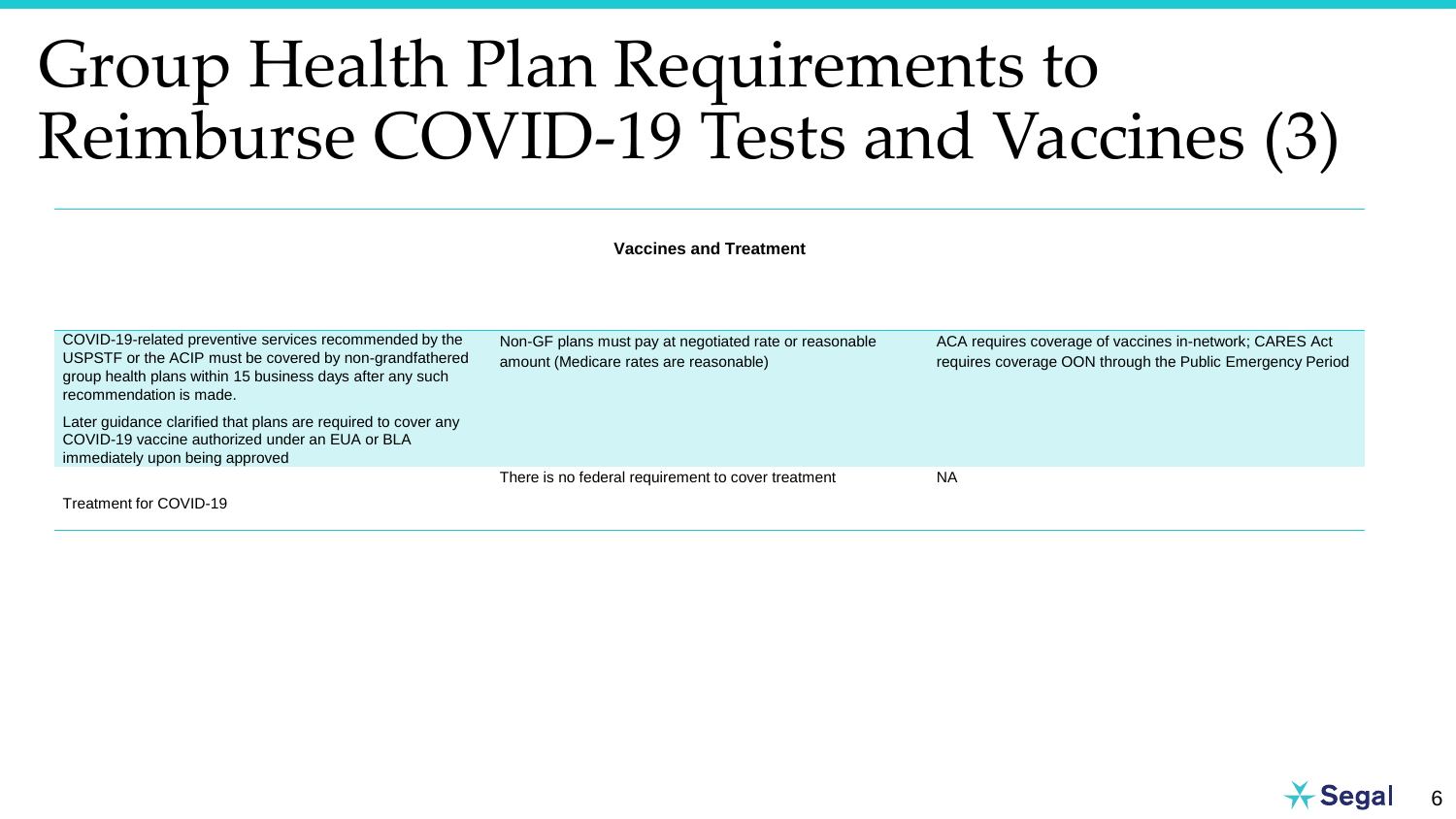## COVID-19 OTC Tests: What we're seeing . . .

- PBMs were not ready to comply with FAQ 51 when it was released, and FAQ 52 provided needed flexibility
- As of March, PBMs were still modifying their COVID-19 OTC test solutions
- Plan sponsors have been making good faith efforts to meet the safe harbor requirements but in the end are relying on service providers to provide appropriate solutions

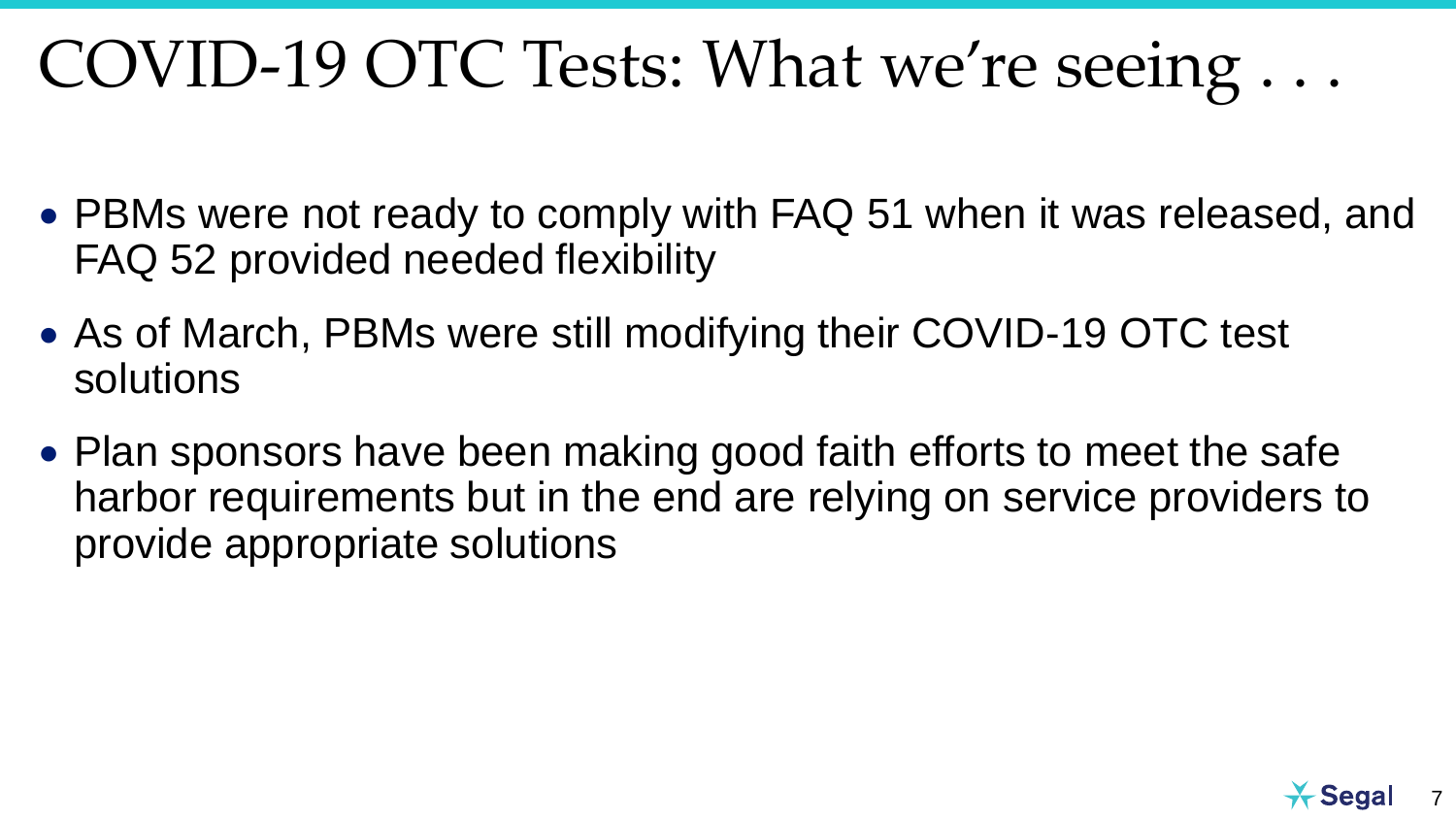# No Surprises Act and Transparency Rule

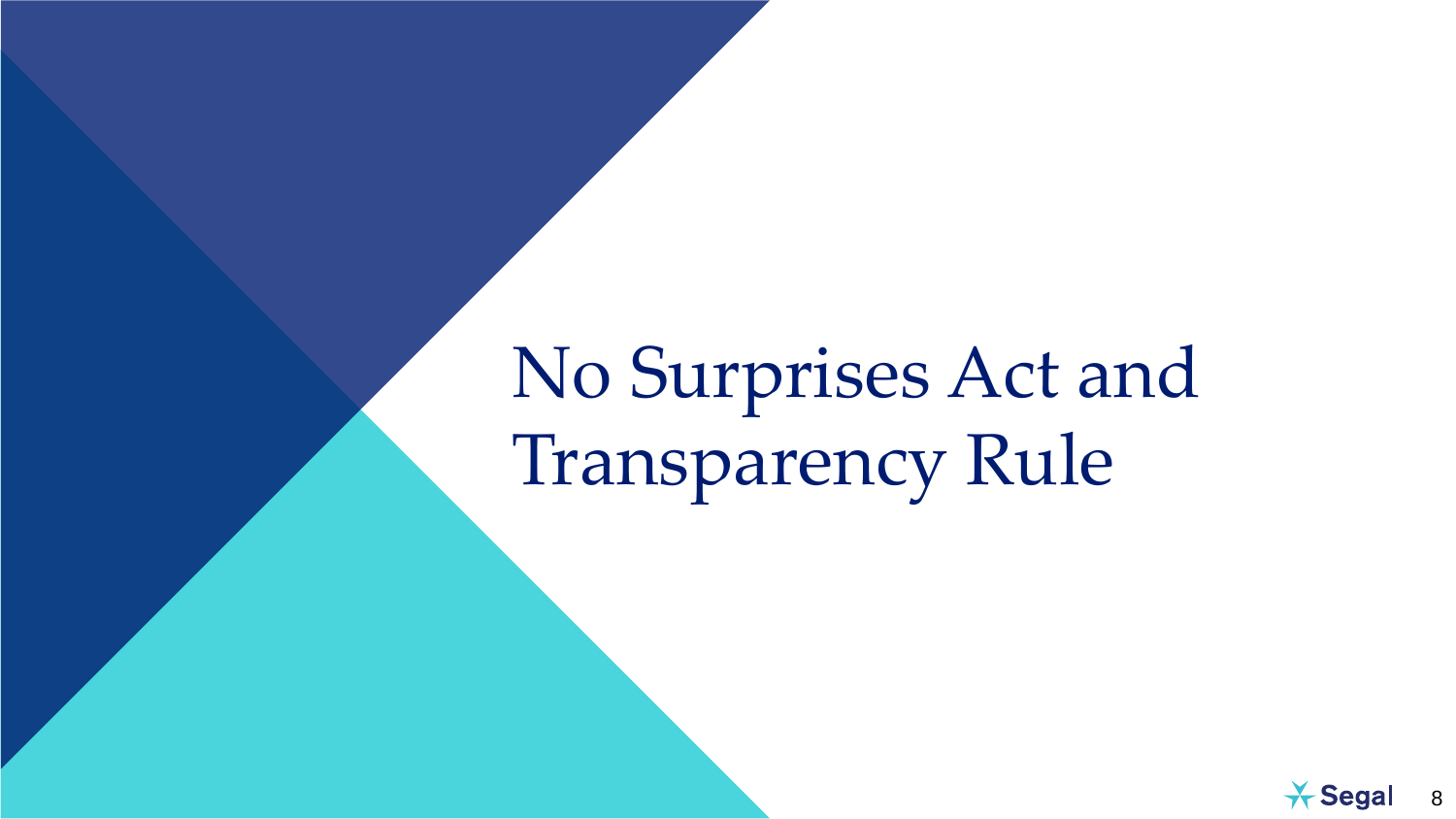## No Surprises Act Litigation

- In its decision in *Texas Medical Association v. U.S. Department of Health and Human Services,* a Texas District Court held that the Departments erred in presuming that the QPA would be the determinative amount selected by an arbitrator during the IDR process unless credible information demonstrates that the QPA is materially different from the appropriate out-of-network rate
- EBSA issued a Memorandum indicating the Departments will:
	- Withdraw guidance related to the parts of the Interim Final Rule the court invalidated;
	- Offer training on the revised guidance for certified IDR entities and disputing parties
	- Open the IDR process for submissions through the IDR Portal. If the 30-day open negotiation period required by the Act has expired, the Departments will permit the parties to request IDR within 15 business days following the opening of the IDR Portal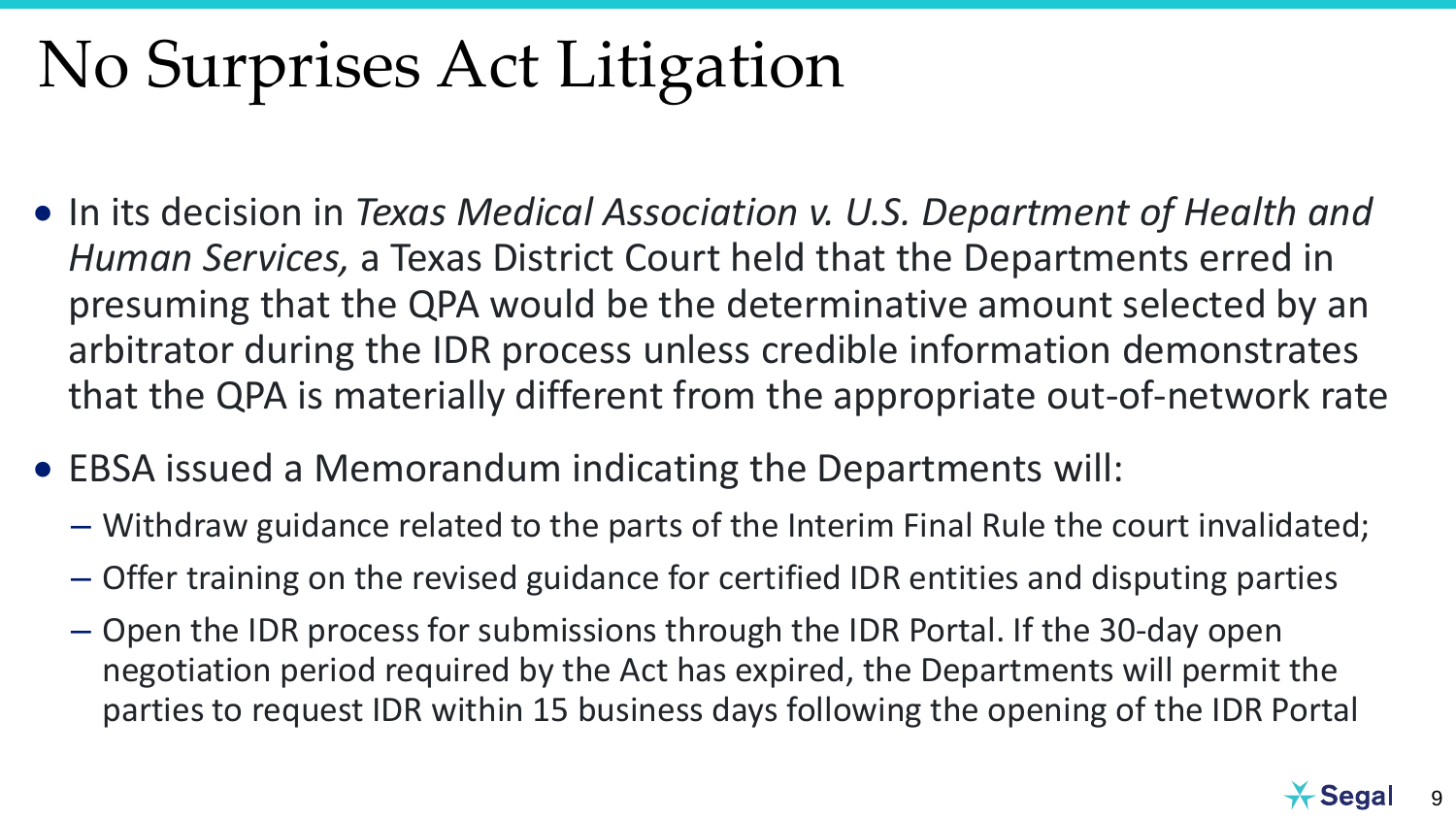## No Surprises Act Implementation Challenges

#### • No Surprises Act

- Participants must be protected: No balance billing, limits on cost-sharing
- Developing the QPA may be challenging
	- Calculation of QPA when there are multiple networks or direct contracts not addressed in rules
- Set up IDR process and reporting from service providers
	- Monitor number of NSA claims, open negotiation requests, IDR requests and IDR results
	- Pay attention to out-of-network agreements, which may need to be modified for payments to service providers, amount of negotiation authority
- Provider contracting

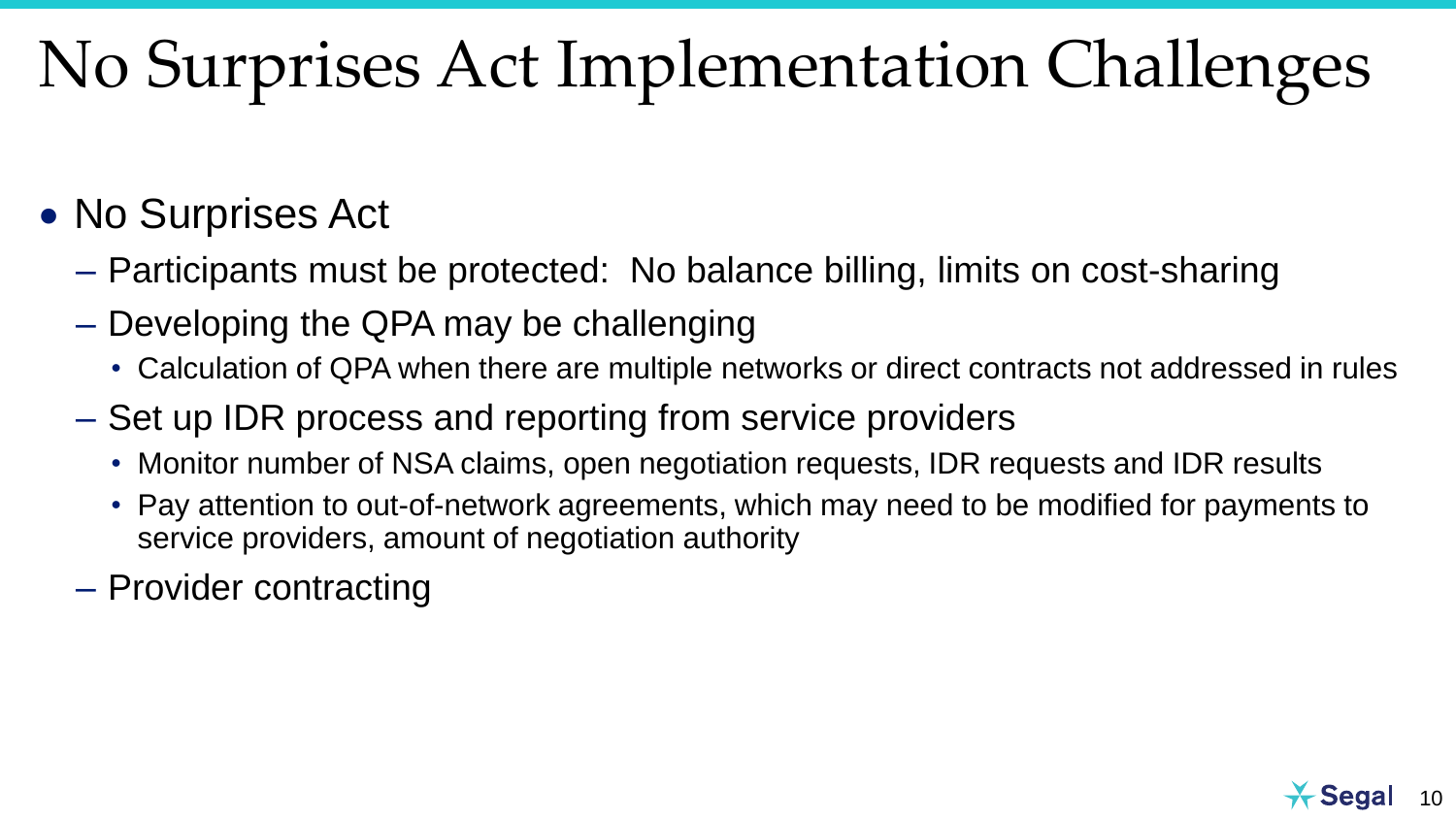## Steps Preceding the Federal IDR Process









An item or service results in an NSA covered charge for emergency services from an OON provider or facility, a charge for non-emergency services from an OON provider at an in-network facility, or air ambulance service from an OON air ambulance company

#### **Initial Payment or Notice of Denial of Payment**

Must be sent by the plan no later than 30 calendar days after a clean claim is received



"闫

An open negotiation period must be initiated within 30 business days beginning on the day the OON provider receives either the initial payment or denial



#### **Open Negotiation Period**

The parties must exhaust a 30 business-day open negotiation period before either party may initiate the Federal IDR process

> $\star$  Segal 11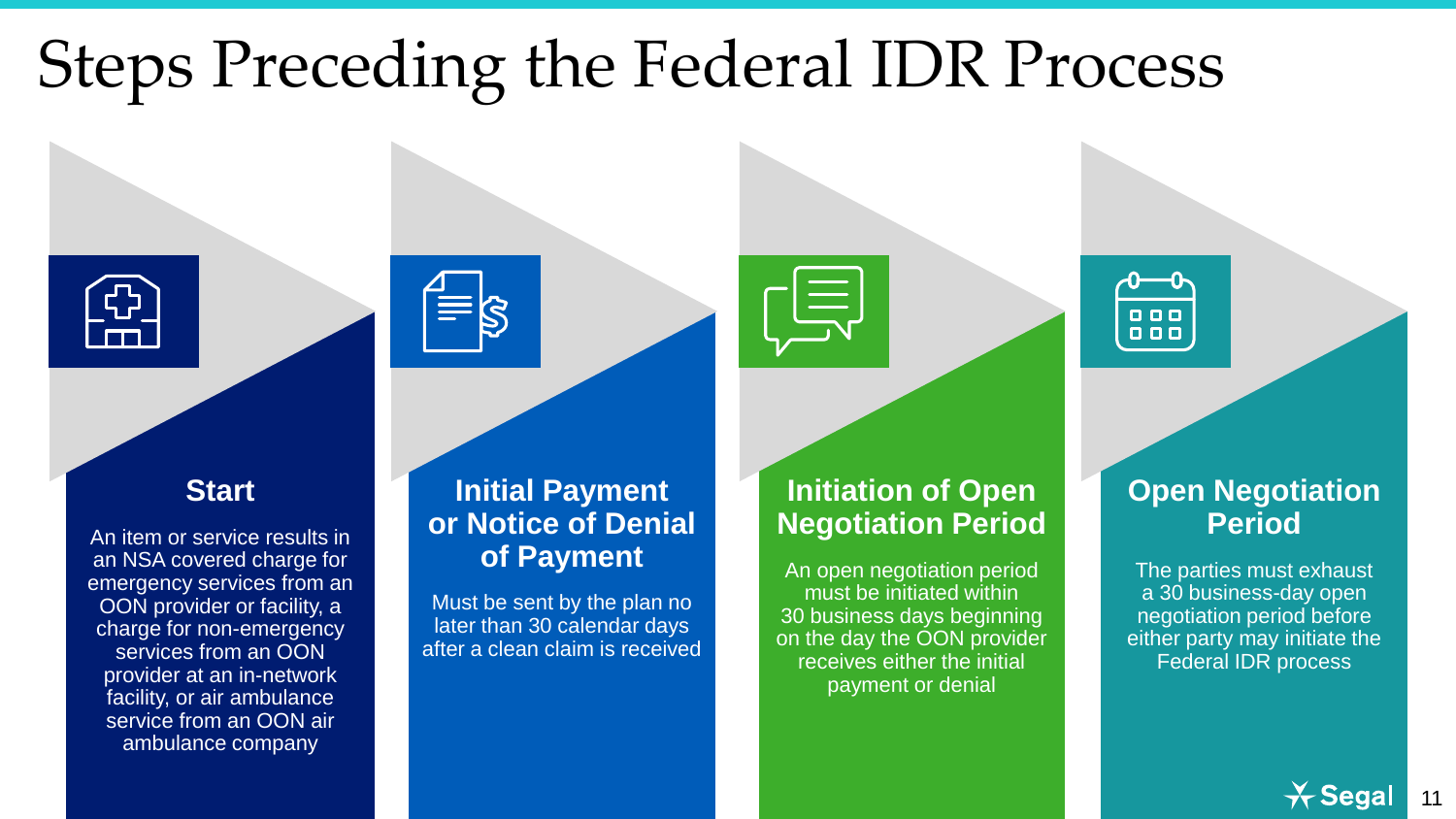### Federal IDR Process Overview











#### **Federal IDR Initiation**

Either party can initiate the Federal IDR Process by submitting a Notice of IDR initiation to the other party and the Departments within 4 business days after the close of the open negotiation period.

Must include preferred certified IDR Entity

#### **Selection of Certified IDR Entity**

Accept the IDR Entity selected by initiator, or object and propose another Entity.

If no agreement, Departments will select within 6 business days. IDR Entity must certify it has no conflict

#### **Submission of Offers and Fee Payment**

Parties must submit their offers not later than 10 business days after selection of the certified IDR Entity.

Parties must pay fees directly to IDR entities, who will hold fees in trust, as well as administrative fee

#### **Selection of Offer**

Certified IDR Entity has 30 business days after its date of selection to determine the payment amount and notify the parties and Departments of its decision.

IDR Entity must select one of the offers

#### **Payments Between Parties, Fee Refunds**

Must pay amount due within 30 calendar days of determination.

IDR Entity must refund prevailing party's IDR Entity fee within 30 business days

> $\star$  Segal 12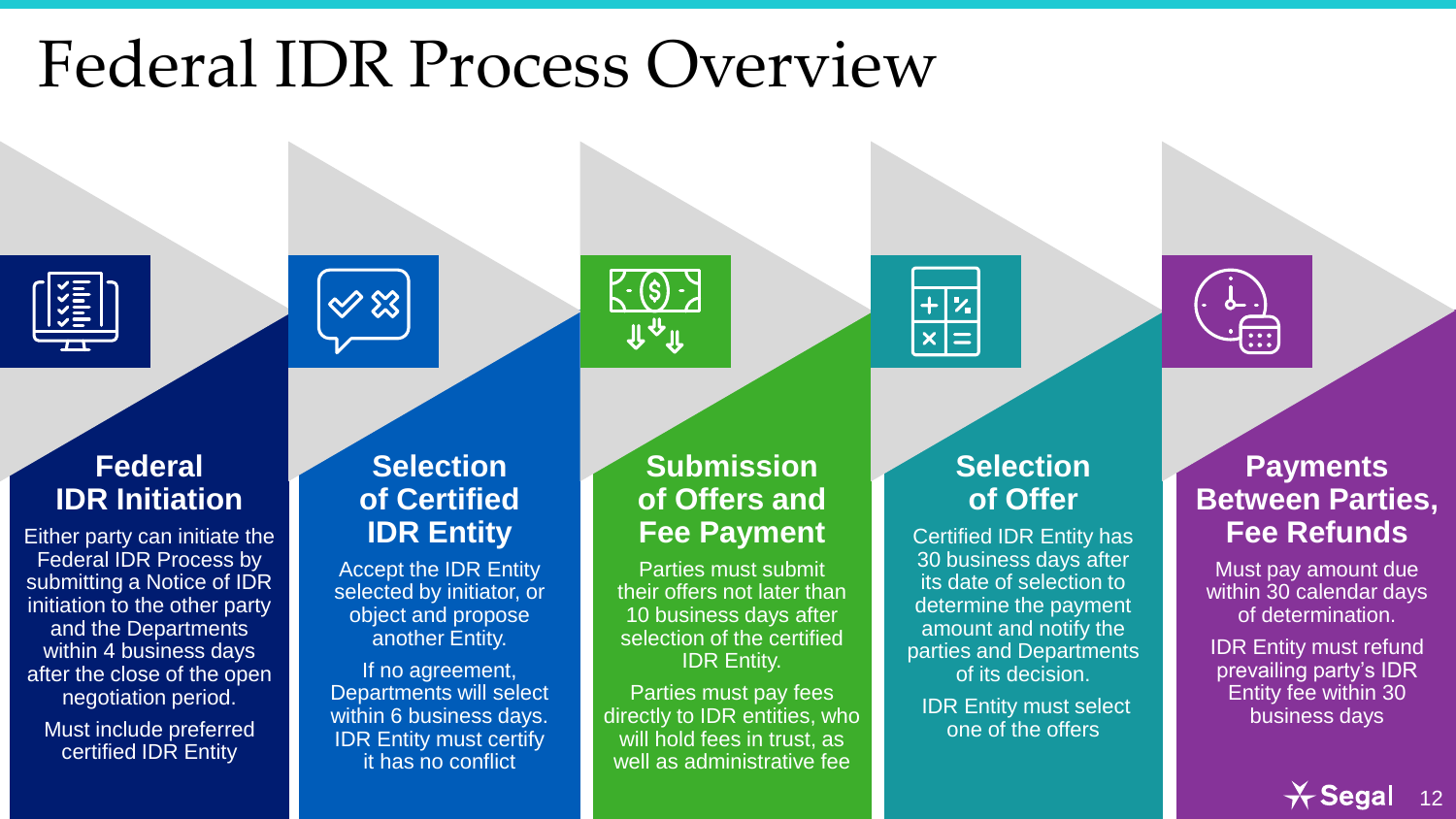## Transparency Implementation Challenges

- Transparency
	- July 1 machine readable files for medical (in-network, OON allowed)
	- 2023 and 2024 Price Comparison internet tool (need further regulatory guidance on relationship of Transparency Rule to NSA)
	- Prescription Drug Reporting December 27, 2022
	- Gag Clause Attestation sometime in 2022
	- Air Ambulance reporting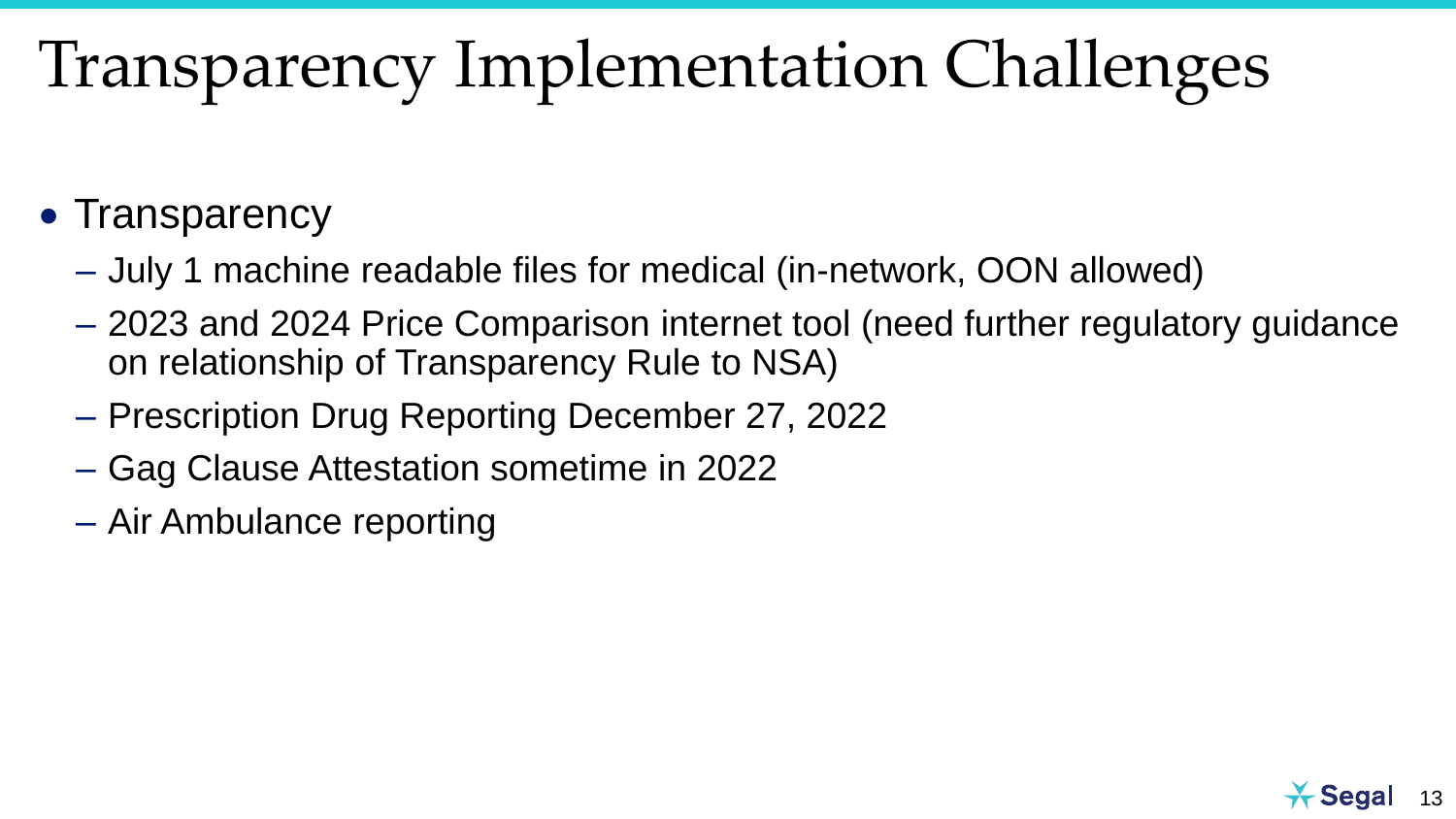### Transparency Guidance Still Needed

- Machine readable files are Rx required?
- Price comparison tool do transparency rules apply to NSA requirements?
- Prescription drug reporting when will plan sponsors receive guidance? Will HIOS system be used?
- Gag clause guidance on what constitutes gag clause needed; attestation portal being tested
- Air ambulance reporting awaiting final rule

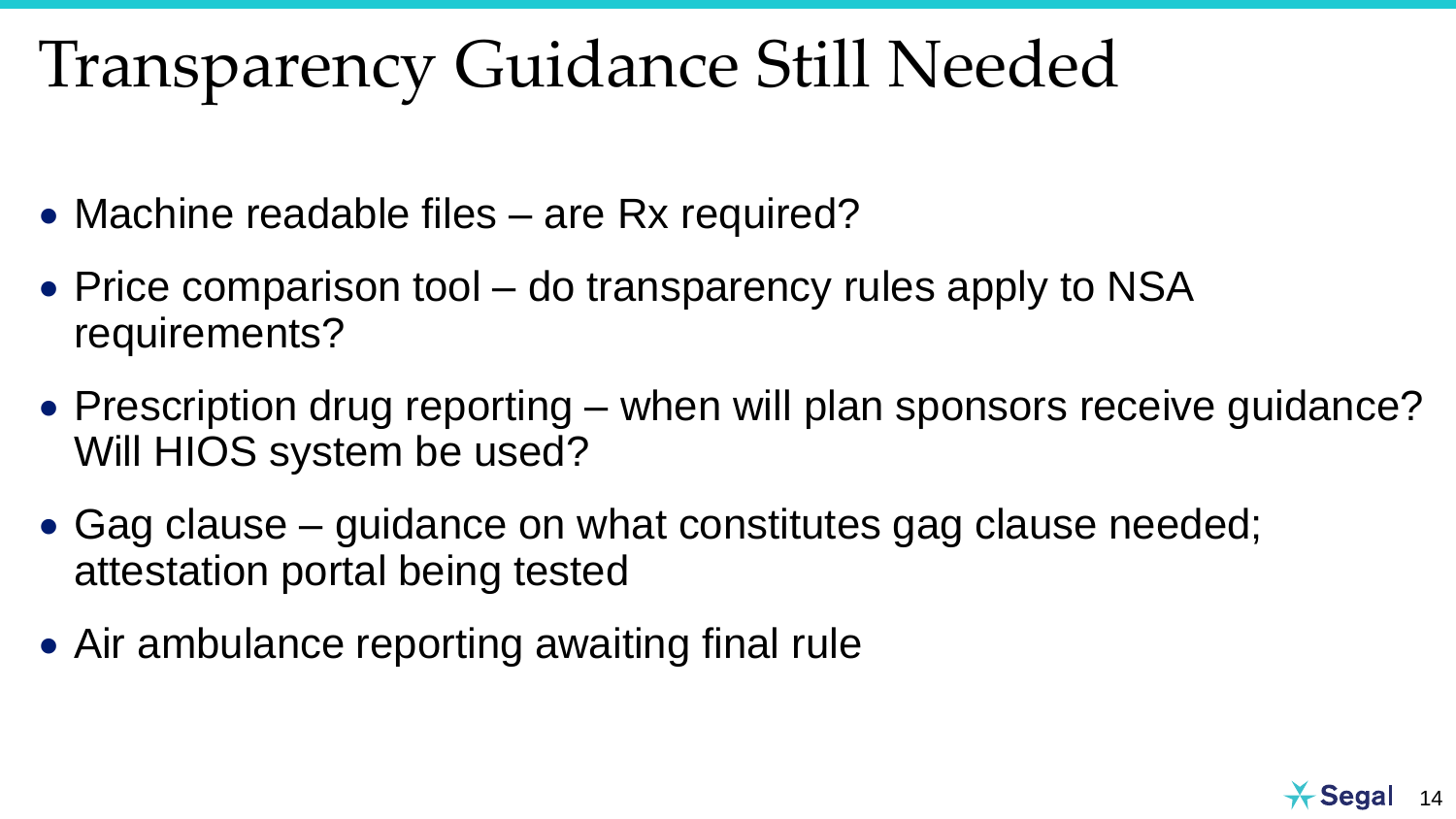## NSA/Transparency References

- Texas Medical Assn v. HHS [https://www.bloomberglaw.com/public/desktop/document/TexasMedicalAssociatio](https://www.bloomberglaw.com/public/desktop/document/TexasMedicalAssociationetalvUnitedStatesDepartmentofHealthandHuma/3?1645714500) netalvUnitedStatesDepartmentofHealthandHuma/3?1645714500
- EBSA Memorandum https://www.dol.gov/agencies/ebsa/laws-and[regulations/laws/no-surprises-act/memorandum-regarding-continuing-surprise](https://www.dol.gov/agencies/ebsa/laws-and-regulations/laws/no-surprises-act/memorandum-regarding-continuing-surprise-billing-protections-for-consumers)billing-protections-for-consumers
- IDR Portal<https://www.cms.gov/nosurprises>
- FAQs about IDR https://www.cms.gov/CCIIO/Resources/Regulations-and-[Guidance/Downloads/Guidance-FAQs-Federal-Independent-Dispute-Reolution-](https://www.cms.gov/CCIIO/Resources/Regulations-and-Guidance/Downloads/Guidance-FAQs-Federal-Independent-Dispute-Reolution-Process.pdf)Process.pdf
- IDR Process Guide *Appears to have been pulled from website*
- Prescription Drug Reporting Guide <https://www.cms.gov/files/zip/cms-10788.zip>